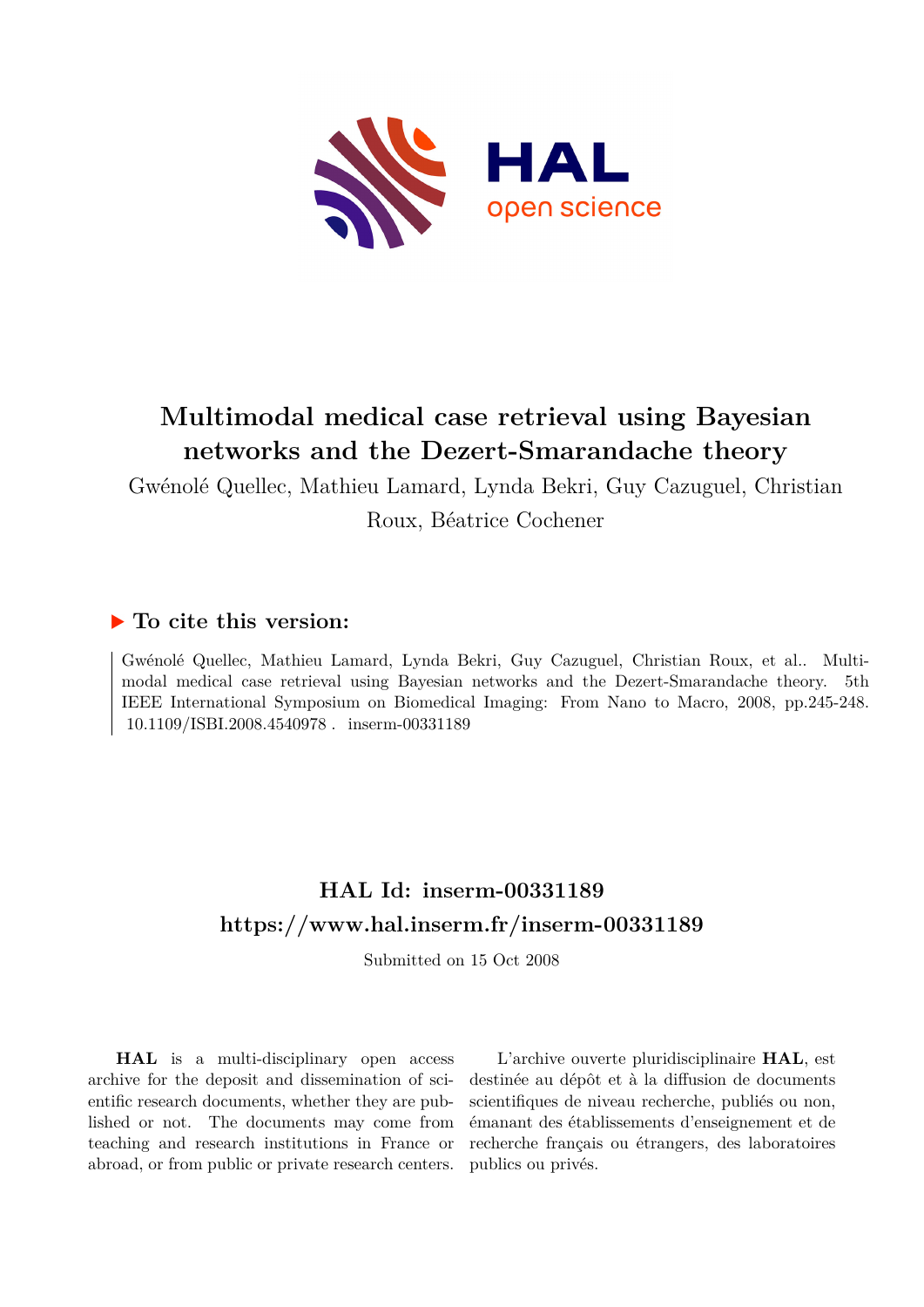# MULTIMODAL MEDICAL CASE RETRIEVAL USING BAYESIAN NETWORKS AND THE DEZERT-SMARANDACHE THEORY

*G. Quellec*<sup>1</sup>,<sup>2</sup> *, M. Lamard* <sup>3</sup>,<sup>2</sup> *, L. Bekri* <sup>2</sup>,<sup>4</sup> *, G. Cazuguel* <sup>1</sup>,<sup>2</sup> *, C. Roux* <sup>1</sup>,<sup>2</sup> *, B. Cochener* <sup>3</sup>,2,<sup>4</sup>

1 : INSTITUT TELECOM; TELECOM Bretagne; UEB; Dpt ITI, Brest, F-29200 France; 2 : Inserm, U650, Brest, F-29200 France; 3 : Univ Bretagne Occidentale, Brest, F-29200 France; 4 : CHU Brest, Service d'Ophtalmologie, Brest, F-29200 France;

## ABSTRACT

In this paper, we present a Case Based Reasoning (CBR) system for the retrieval of medical cases made up of a series of images with semantic information (such as the patient age, sex and medical history). Indeed, medical experts generally need varied sources of information, which might be incomplete, uncertain and conflicting, to diagnose a pathology. Consequently, we derive a retrieval framework from Bayesian networks and the Dezert-Smarandache theory, which are well suited to handle those problems. The system is designed so that heterogeneous sources of information can be integrated in the system: in particular images, indexed by their digital content, and symbolic information. The method is evaluated on a classified diabetic retinopathy database. On this database, results are promising: the retrieval precision at five reaches 80.5%, which is almost twice as good as the retrieval of single images alone.

*Index Terms*— Case based reasoning, Image indexing, Bayesian networks, Dezert-Smarandache theory, Diabetic Retinopathy

### 1. INTRODUCTION

In medicine, the knowledge of experts is a mixture of textbook knowledge and experience through real life clinical cases. Consequently, there is a growing interest in case-based reasoning (CBR), introduced in the early 1980s, for the development of medical decision support systems [1]. The underlying idea of CBR is the assumption that analogous problems have similar solutions, an idea backed up by physicians' experience. In CBR, the basic process of interpreting a new situation revolves around the retrieval of relevant cases in a case database. The retrieved cases are then used to help interpreting the new one.

We propose in this article a CBR system for the retrieval of medical cases made up of a series of images with contextual information. The proposed system is applied to the diagnosis of Diabetic Retinopathy (DR). Indeed, to diagnose DR, physicians analyze series of multimodal photographs together with

contextual information like the patient age, sex and medical history.

When designing a CBR system to retrieve such cases, several problems arise. We have to aggregate heterogeneous sources of evidence (images, nominal and continuous variables) and to manage missing information. To solve these problems, we propose to express the different sources of information as probabilities and to model the relationships between each attributes with a Bayesian network. The Bayesian network may be used to fuse the sources of information. However, these sources may be uncertain and conflicting. As a consequence, we also applied the Dezert-Smarandache Theory (DSmT) of plausible and paradoxical reasoning, proposed in recent years [2], which is better suited than Bayesian approach to fuse uncertain, highly conflicting and imprecise sources of evidence.

### 2. DIABETIC RETINOPATHY DATABASE



Fig. 1. Photograph series of a patient eye

Images (a), (b) and (c) are photographs obtained by applying different color filters. Images (d) to (j) form a temporal angiographic series: a contrast product is injected and photographs are taken at different stages (early (d), intermediate (e)-(i) and late (j)).

Diabetes is a metabolic disorder characterized by sustained inappropriate high blood sugar levels. This progressively affects blood vessels in many organs, including the retina, which may lead to blindness. The database is made up of 63 patient files containing 1045 photographs altogether.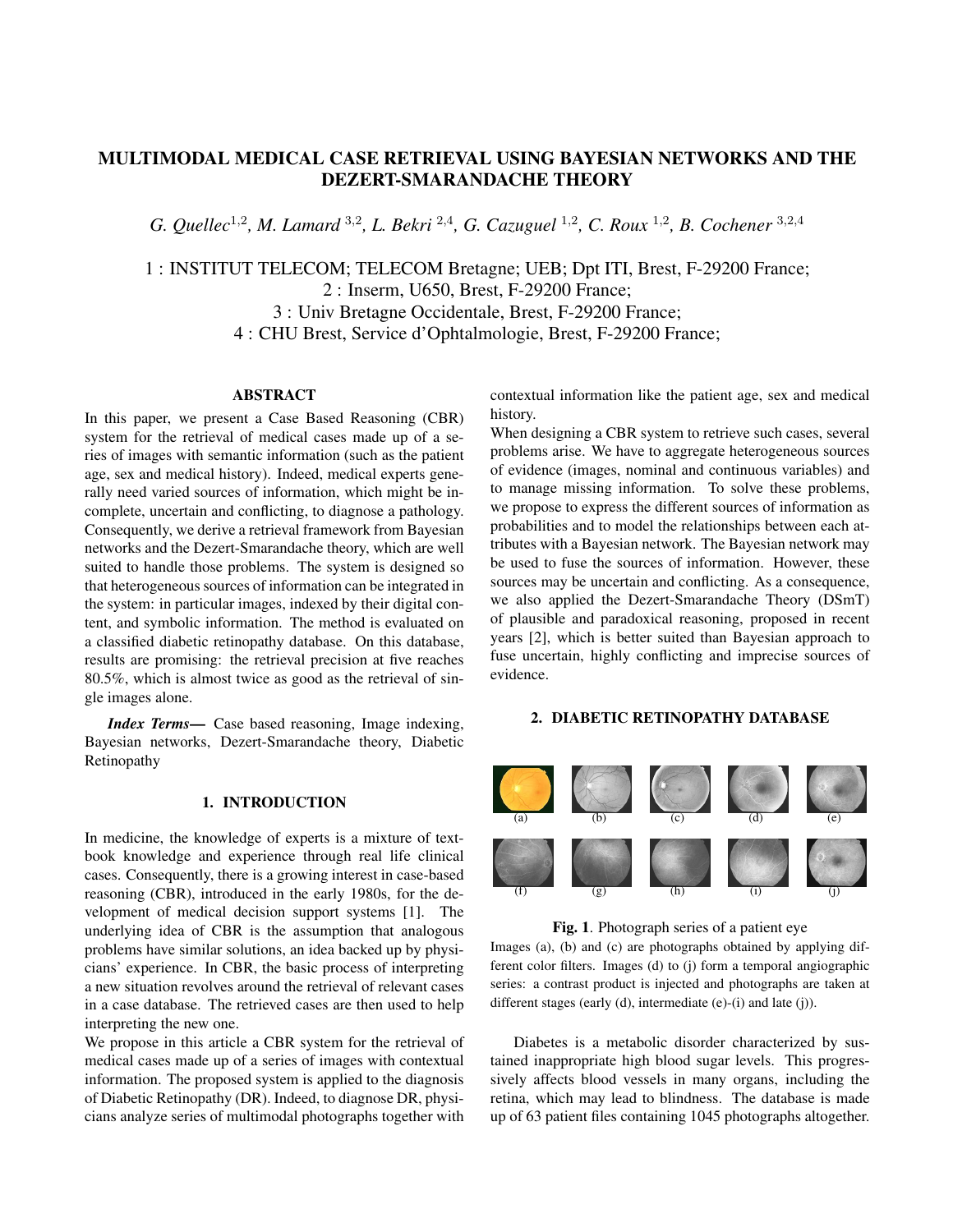Patients have been recruited at Brest University Hospital since June 2003 and images were acquired by experts using a Topcon Retinal Digital Camera (TRC-50IA) connected to a computer. Images have a definition of 1280 pixels/line for 1008 lines/image. The contextual information available is the patients' age and sex and structured medical information (about the general clinical context, the diabetes context, eye symptoms and maculopathy). Thus, at most, patients records are made up of 10 images per eye (see figure 1) and of 13 contextual attributes; 12.1% of these images and 40.5% of these contextual attribute values are missing. The disease severity level, according to ICDRS classification [3], was determined by experts for each patient.

### 3. BAYESIAN NETWORKS AND THE DEZERT-SMARANDACHE THEORY

#### 3.1. Bayesian Networks

A Bayesian network [4] is a probabilistic graphical model that represents a set of variables and their probabilistic dependencies. It is a directed acyclic graph whose nodes represent variables, and whose arcs encode conditional independencies between the variables. Each arc in the graph is associated with a conditional probability matrix expressing the probability of a child variable given one of its parent variables. A directed acyclic graph is a Bayesian Network relative to a set of variables  $\{X_1, ..., X_n\}$  if the joint distribution  $P(X_1, ..., X_n)$  can be expressed as follows:  $P(X_1, ..., X_n) = \prod_{i=1}^n P(X_i | parents(X_i))$ . The network structure and conditional probability tables can be learnt automatically from data [5].

A Bayesian network is used to answer probabilistic queries about the variables; typically to find out updated knowledge of the state of a subset of variables when other variables (the evidence variables) are observed. This process of computing the posterior distribution of variables given evidence is called probabilistic inference. It can be used to fuse evidence from several sources of information.

#### 3.2. Dezert-Smarandache Theory

The Dezert-Smarandache Theory allows combining any types of independent sources of information represented in term of belief functions. It is more general than probabilistic (or Bayesian) fusion, discussed above, or Dempster-Shafer theory. It is particularly well suited to fuse uncertain, highly conflicting and imprecise sources of evidence [2].

Let  $\theta = {\theta_1, \theta_2, ...}$  be a set of hypotheses under consideration for the fusion problem;  $\theta$  is called the frame of discernment. In Bayesian theory, a probability  $p(\theta_i)$  is assigned to each element  $\theta_i$  of the frame, such that  $\sum_{\theta_i \in \theta} p(\theta_i) = 1$ . More generally, in DSmT, a belief mass  $m(A)$  is assigned to each element A of the hyper-power set  $D(\theta)$ , i.e. the set of all composite propositions built from elements of  $\theta$  with ∩ and

∪ operators, such that  $m(\emptyset) = 0$  and  $\sum_{A \in D(\theta)} m(A) = 1$ . The belief mass functions specified by the user for each source of information, noted  $m_j$ ,  $j = 1..N$ , are fused into the global mass function  $m_f$ , according to a given rule of combination. Several rules have been proposed to combine mass functions, including the hybrid rule of combination or the PCR (Proportional Conflict Redistribution) rules [2]. It is possible to introduce constraints in the model [2]: we can specify pairs of incompatible hypotheses  $(\theta_a, \theta_b)$ , i.e. each subset A of  $\theta_a \cap \theta_b$  must have a null mass, noted  $A \in C(\theta)$ . Once the fused mass function  $m_f$  has been computed, a decision function is used to evaluate the probability of each hypothesis, one of these functions can be used: the credibility, the plausibility or the pignistic probability [2].

#### 4. IMAGES IN THE BAYESIAN NETWORK

To include images in a Bayesian network, we associate a variable  $F_j$  with each imaging modality j. We have to define a finite number of states for these variables. In that purpose, we apply a principle similar to Content-Based Image Retrieval (CBIR) [6]. CBIR involves 1) building a signature for each image (i.e. extracting a feature vector summarizing their numerical content), and 2) defining a distance measure between two signatures. Thus, measuring the distance between two images comes down to measuring the distance between two signatures. Similarly, in a Bayesian network, we cluster similar image signatures (according to the defined distance measure) and associate a state of  $F_i$  for each image cluster. In previous studies, we proposed to compute a signature for

images from their wavelet transform (WT) [7]. These signatures model the distribution of the WT coefficients in each subband of the decomposition. The associated distance measure  $D$  [7] computes the divergence between these distributions. We used these signature and distance measure to cluster similar images.

Any clustering algorithm can be used, provided that the distance measure between feature vectors can be specified. We used FCM (*Fuzzy C-Means*) [8], one of the most common algorithms, and replaced the Euclidian distance by D.

#### 5. BAYESIAN NETWORK BASED RETRIEVAL

Let  $x_q$  be a case placed as a query. To assess the relevance of each case  $x$  in the database, we define a Bayesian network with the following variables: a variable  $F_i$ ,  $j = 1..N$ , representing each feature of x and a Boolean variable  $Q =$  "the query is satisfied" ( $Q =$  "the query is not satisfied").

To build the network, we first learn the relationships between the feature variables  $F_j$ ,  $j = 1..N$ , from data [5]: we have thus built a sub-network, independent on both  $x_q$  and x (see figure  $2(a)$ ).

 $Q$  is then integrated in the network:  $x_q$  specifies which features should be found in the retrieved cases, so when the  $j<sup>th</sup>$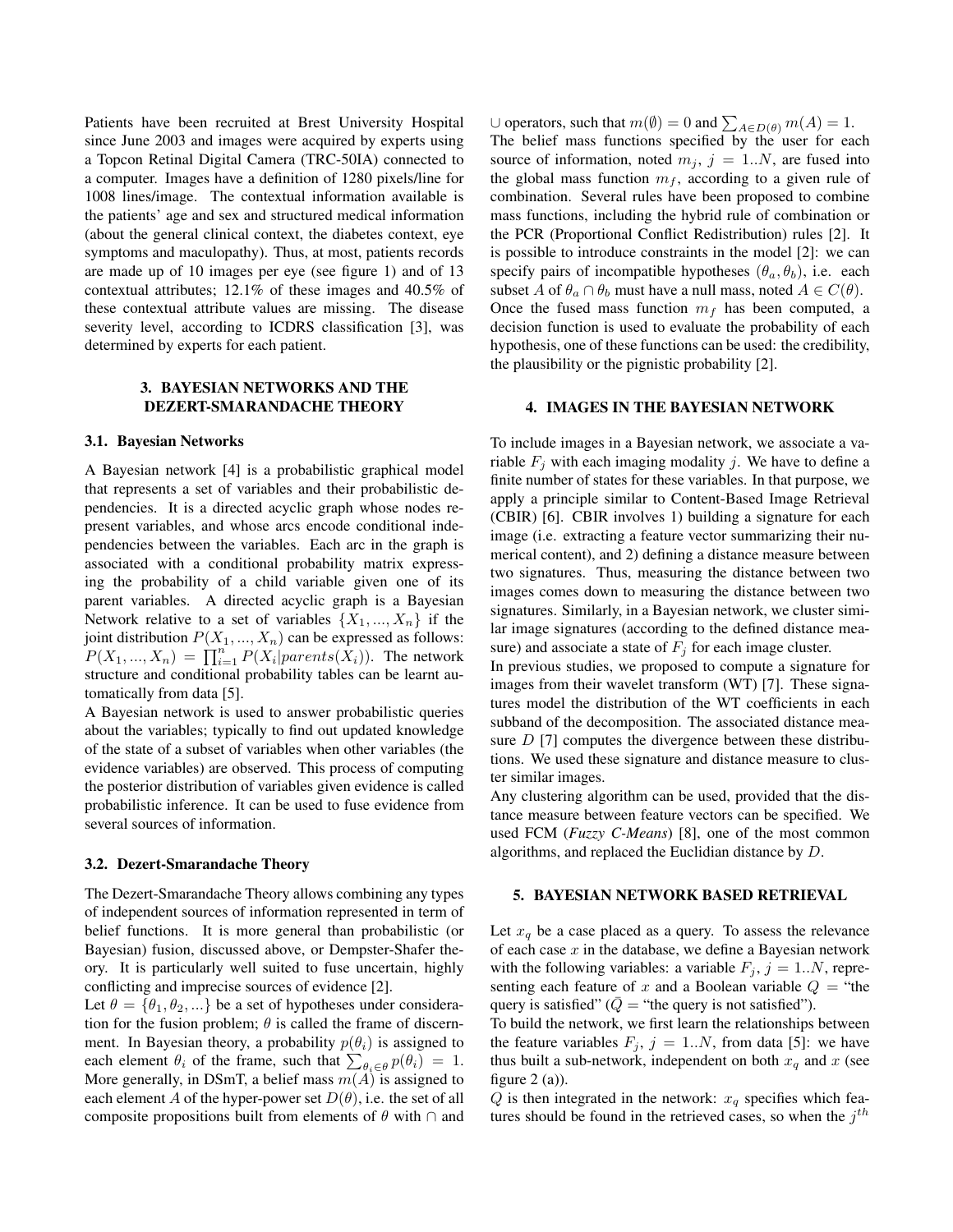

Fig. 2. Evaluating a case  $x$  by the two proposed methods. Figure (a) describes the query independent network layer, learnt from data. Figure (b) (resp. figure (c)) describes the method presented in section 5 (resp. section 6). In this example, features 6, 7, 14, 15, 16, 20, 22 and 23 are available for  $x_q$ . Evidence nodes are grey. In figure (c),  $\bigoplus$  represents the fusion operator.

feature of  $x_q$  is available, we connect the two nodes  $Q$  and  $F_j$  (see figure 2 (b)). If a node  $F_j$  and Q are connected, we have to estimate the associated conditional probability matrix  $P(F_j = f_{jk}|Q)$ , where  $f_{jk}$  denotes the  $k^{th}$  possible state for  $F_j$ , according to  $x_q$ . To compute  $P(F_j = f_{jk}|Q)$ , we first estimate  $P(Q|F_j = f_{jk})$  by the procedure below and we apply Bayes theorem.

To estimate  $P(Q|F_j = f_{jk})$ , we use the membership degree of  $x_q$  to each state  $f_{jk}$  of  $F_j$ , noted  $\alpha_{jk}(x_q)$ . We assume that the state of the cases in the same class are predominantly in a subset of states for  $F_j$ . So, in order to estimate the conditional probabilities, we use a correlation measure  $S_{jk_1k_2}$  between two feature states  $f_{jk_1}$  and  $f_{jk_2}$ , regarding the class of the cases at these states. To compute  $S_{jk_1k_2}$ , we first compute the mean membership  $D_{ik_1c}$  (resp.  $D_{ik_2c}$ ) of cases in a given class c to the state  $f_{jk_1}$  (resp.  $f_{jk_2}$ ) (equation 1):

$$
\begin{cases}\nD_{jkc} = \beta \frac{\sum_{x} \delta(x, c) \alpha_{jk}(x)}{\sum_{x} \delta(x, c)} \\
\sum_{c=1}^{C} (D_{jkc})^2 = 1, \forall (j, k)\n\end{cases}
$$
\n(1)

where  $\delta(x, c) = 1$  if x is in class c,  $\delta(x, c) = 0$  otherwise, and  $\beta$  is a normalizing factor.  $S_{jk_1k_2}$  is given by equation 2:

$$
S_{jk_1k_2} = \sum_{c=1}^{C} D_{jk_1c} D_{jk_2c}
$$
 (2)

In the proposed model, we choose  $P(Q|F_j = f_{jk})$  proportional to  $\sum_{l=1}^{N} \alpha_{jl}(x_q) S_{jkl}$ .

The different cases in the database are then processed sequentially. To evaluate a case  $x$ , every available feature for  $x$  is processed as evidence to infer the posterior probability  $P(Q)$ (see figure 2 (b)). The cases are then ranked in decreasing order of  $P(Q)$ .

#### 6. BAYESIAN NETWORK AND DSMT BASED RETRIEVAL

To extend the previous Bayesian network based method to the DSmT framework, we assign a belief mass not only to Q and  $\overline{Q}$ , but also to  $Q \cup \overline{Q}$  (not to  $Q \cap \overline{Q}$  because  $Q$  and  $\overline{Q}$  are incompatible hypotheses).

To compute the belief masses  $m_i$  for a given feature  $F_i$ , we define a test  $T_j$  on the degree of match  $dm_j(x, x_q)$  between x and  $x_q$ .  $dm_j(x, x_q)$  is defined as  $dm_j(x, x_q)$  =  $\sum_{k} P(Q|F_j = f_{jk}) \alpha_{jk}(x)$  and  $T_j$  is defined as " $dm_j(x, x_q)$  $\geq \tau_j$ ",  $0 \leq \tau_j \leq 1$ . The sensitivity (resp. the specificity) of test  $T_i$  represents the degree of confidence in a positive (resp. negative) answer to the test. Whether the answer is positive or negative,  $Q \cup \overline{Q}$  is assigned the degree of uncertainty. The mass functions are then assigned according to  $T_j$ . If  $T_j$  is true:

$$
m_j(Q) = P(T_j|x \text{ relevant for } x_q) \to \text{ sensitivity}
$$
  
\n
$$
m_j(Q \cup \bar{Q}) = 1 - m_j(Q)
$$
  
\n
$$
m_j(\bar{Q}) = 0
$$
\n(3)

Otherwise:

$$
m_j(\bar{Q}) = P(\bar{T}_j|x \text{ not relevant for } x_q) \to \text{ specificity}
$$
  
\n
$$
m_j(Q \cup \bar{Q}) = 1 - m_j(\bar{Q})
$$
  
\n
$$
m_j(Q) = 0
$$
\n(4)

We want to define  $T_i$  so that is both sensitive and specific. As  $\tau_i$  increases, sensitivity increases and specificity decreases. So, we set  $\tau_j$  as the intersection of the two curves "sensitivity according to  $\tau_j$ " and "specificity according to  $\tau_j$ ".  $\tau_j$  is searched by the bisection method: for each value of  $\tau_i$  evaluated, sensitivity and specificity are estimated from the cases of the database.

Finally, to evaluate a case  $x$  with this model (see figure 2 (c)), every available feature for  $x$  is processed as evidence to estimate  $\alpha_{jk}(x)$   $\forall k, j = 1..N$ . If the  $j^{th}$  feature of  $x_q$  is available, the degree of match  $dm_j(x, x_q)$  is computed and the belief masses are computed according to test  $T_i$ . The sources available for  $x_q$  are then fused with the PCR5 rule [2] and the pignistic probability of Q, noted  $betP(Q)$ , is computed. The cases are then ranked in decreasing order of  $betP(Q)$ .